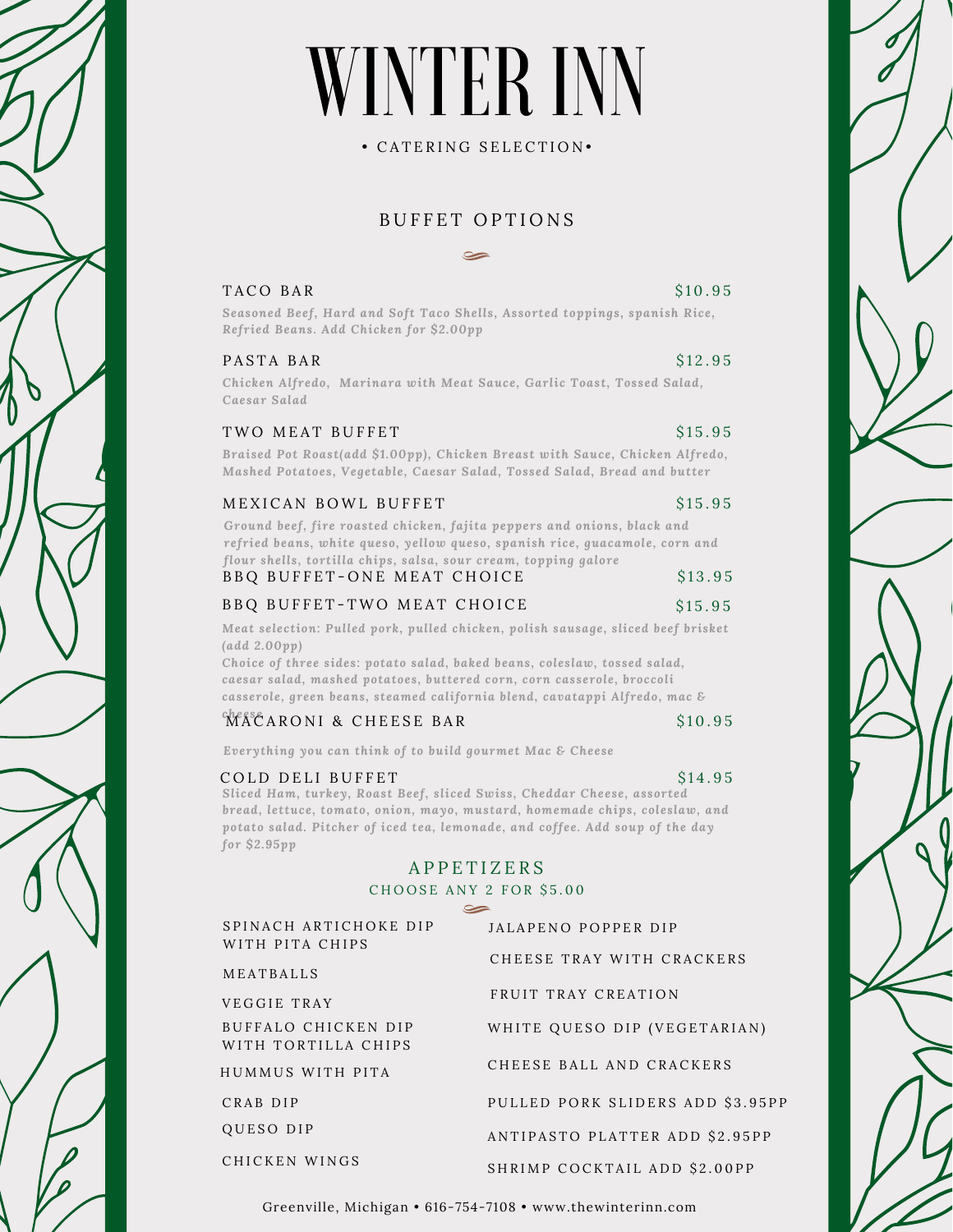# WINTER INN

• CATERING SELECTION•

# F E A T U R E D E N T R E E S  $\sim$

| FETTUCCINI ALFREDO<br>Includes tossed salad with choice of 3 dressings<br>Add Chicken for \$1.00<br>Add Shrinp for \$2.00<br>MANICOTTI | 10.99<br>9.99 |
|----------------------------------------------------------------------------------------------------------------------------------------|---------------|
| Inlcudes tossed salad with three dressing choices                                                                                      |               |
| CHICKEN BREAST WITH SAUCE CHOICE<br>Includes mashed potatoes, tossed salad and fresh brown bread                                       | 12.99         |
| POT ROAST                                                                                                                              |               |
| Included mashed potatoes, tossed salad and fresh brown bread                                                                           | 12.99         |
|                                                                                                                                        |               |
| <b>STEAK TIPS</b>                                                                                                                      | 13.99         |
| Served with Green Pepper, Onion, and Mushrooms. Includes mashed<br>potatoes, tossed salad and fresh brown bread                        |               |
| 8OZ BALL TIP SIZZLER                                                                                                                   |               |
| Includes mashed potatoes, tossed salad and fresh brown bread                                                                           | 13.99         |
| BAKED ALASKAN COD                                                                                                                      |               |
|                                                                                                                                        | 13.99         |
| Includes mashed potatoes, tossed salad and fresh brown bread                                                                           |               |
| PAN FRIED WALLEYE                                                                                                                      | 18.99         |
| Includes mashed potatoes, tossed salad and fresh brown bread                                                                           |               |
|                                                                                                                                        | 10 OZ 21.99   |
| PRIME RIB (30 PEOPLE MIN)                                                                                                              |               |
| Includes mashed potatoes, tossed salad and fresh brown bread $120Z$ 25.99                                                              |               |
| 12OZ RIBEYE                                                                                                                            | 22.99         |
|                                                                                                                                        |               |
| CHICKEN CORDON BLEU                                                                                                                    | 15.99         |
|                                                                                                                                        |               |

# A LA CARTE LUNCH I T E M S

#### $\infty$  $\blacktriangleright$ ASSORTED SLICED DELI 1 0 . 4 9 M E A T A N D B U N S BAKED POTATO BAR 7 . 9 5 HAM OR TURKEY WRAPS 9 . 9 9 CHILI BAR TUNA OR CHICKEN 7 . 9 5 9 . 9 9 SALAD CROISSANT COMBINATION BAR A D D O N S 1 2 . 9 5 POTATO SALAD, 1 . 5 0 COLESLAW, OR PASTA ADD A TOSSED SALAD 2 . 2 5 S A L A D . 9 9HOMEMADE CHIPS

Greenville, Michigan • 616-754-7108 • www.thewinterinn.com

FUN LUNCH IDEAS